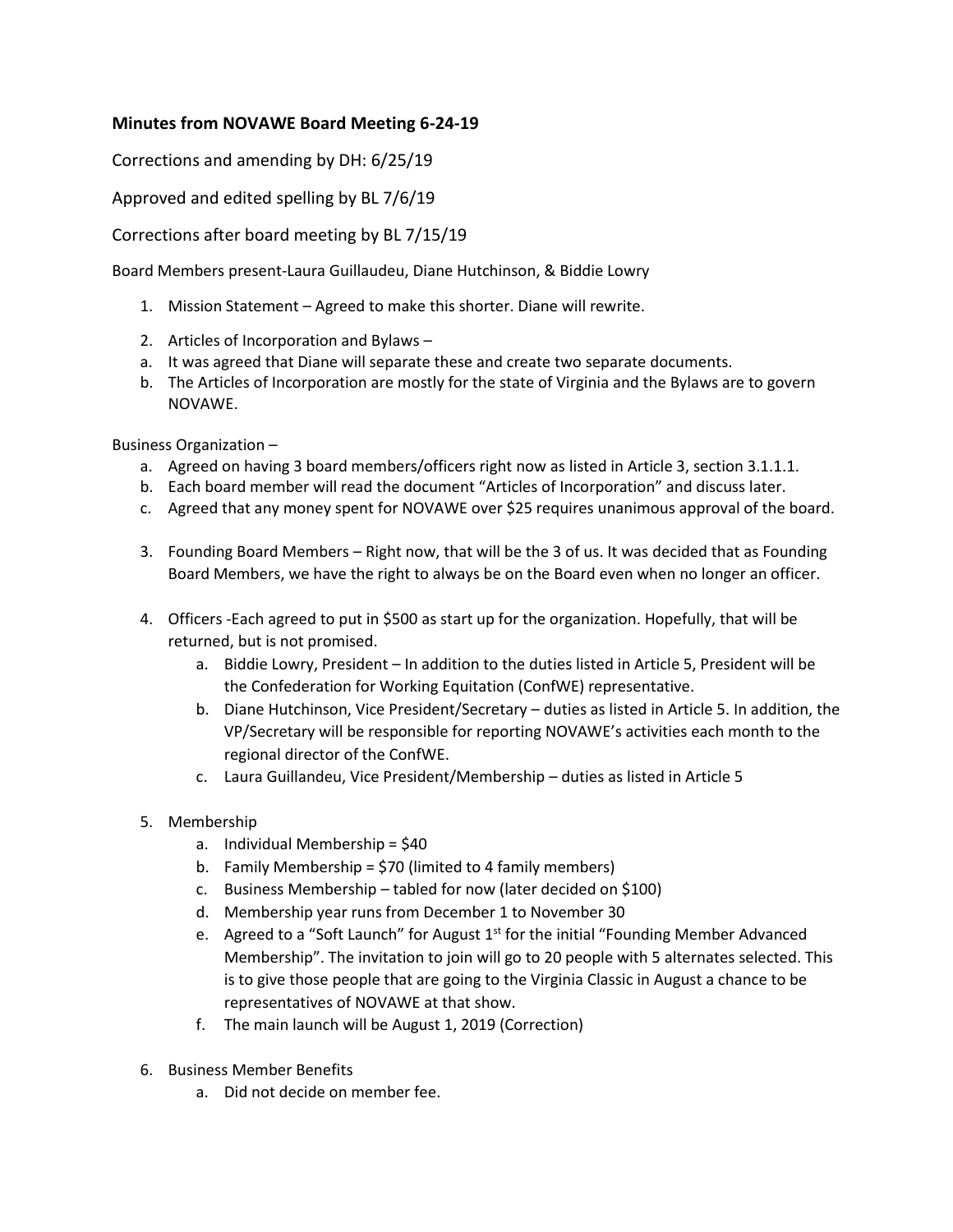- b. Business members could put their info on our table at the LCEA Expo in the spring.
- c. Discussion Tabled until next meeting.
- 7. Benefits of being a "Founding Member"
	- a. Be a representative for NOVAWE at the Virginia Classic WE Show in August.
	- b. Be able to order a shirt and/or saddle pad with NOVAWE logo.
	- c. Agreed that the words, "Founding Member" be on the initial 20 shirts. (Or however many founding members we recruit.)
	- d. For the normal yearly membership fee of \$40, receive membership for 16 months: August 1, 2019 to November 30, 2020.
- 8. We discussed the Benefits of being a member of NOVAWE:
	- a. Group Member of the ConfWE
	- b. Advanced notification of NOVAWE events via email and NOVAWE FB Private Group
	- c. Receive e-newsletter (needs catchy name)
	- d. Have learning opportunities in WE such as scribing, scoring, etc.
	- e. Free auditing to most WE events
	- f. Representation at the State, Regional, and National levels
	- g. Participation in Year End Awards

## **Action Items:**

Everyone:

- October Playday think about location, date, fun things to do!
- Brainstorm catchy name for e-newsletter
- Read over Articles of Incorporation and Bylaws
- Think about our relationship with Alli and continue to support her and grow not only her business base but NOVAWE.

## Biddie –

- 1. Work on Membership hard copy form
- 2. Find out what are the group member benefits are in the ConfWE besides not having to pay a non-member fee at a rated show.
- 3. Find out from ConfWE when & how to turn in membership roster for 2020.
- 4. Create shared Dropbox Account for NOVAWE
- 5. Move NOVAWE files into shared Dropbox Account
- 6. See if Membership Form can be put into a NOVAWE "My drive" linked to that email address.
- 7. Create Private FB Group for NOVAWE Group Member Organization.
- 8. Show Laura how to use Google Forms.
- 9. Send Diane & Laura list of 20 possible Founding Members + 5 alternates
- 10. Get Diane a Confederation POC for monthly updates. Region 6 Director is Kat Waters, kat@confederaionwe.us